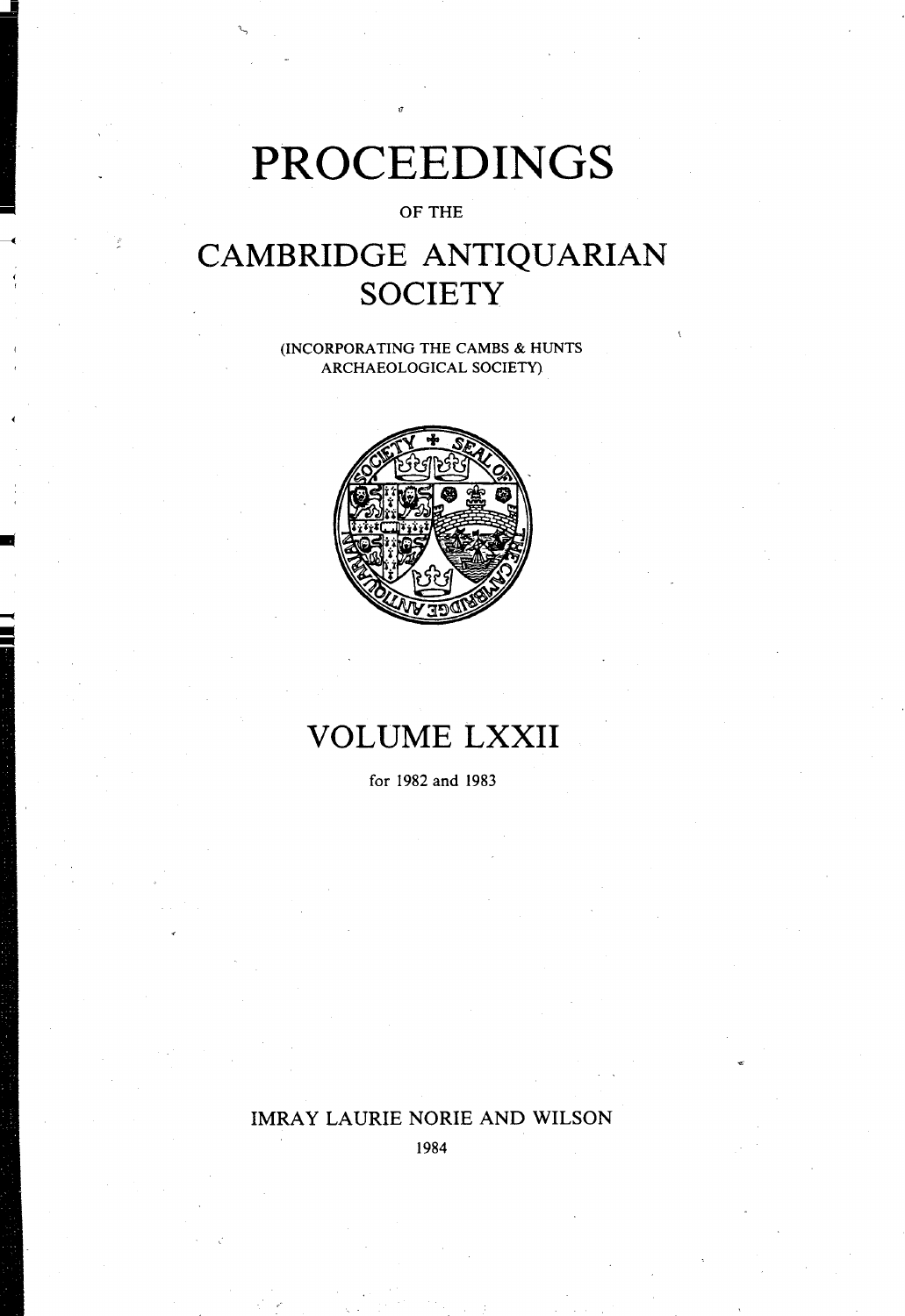# PROCEEDINGS

## OF THE

# CAMBRIDGE ANTIQUARIAN **SOCIETY**

(INCORPORATING THE CAMBS & HUNTS ARCHAEOLOGICAL SOCIETY)



## VOLUME LXXII

for 1982 and 1983

## IMRAY LAURIE NORIE AND WILSON

. 1984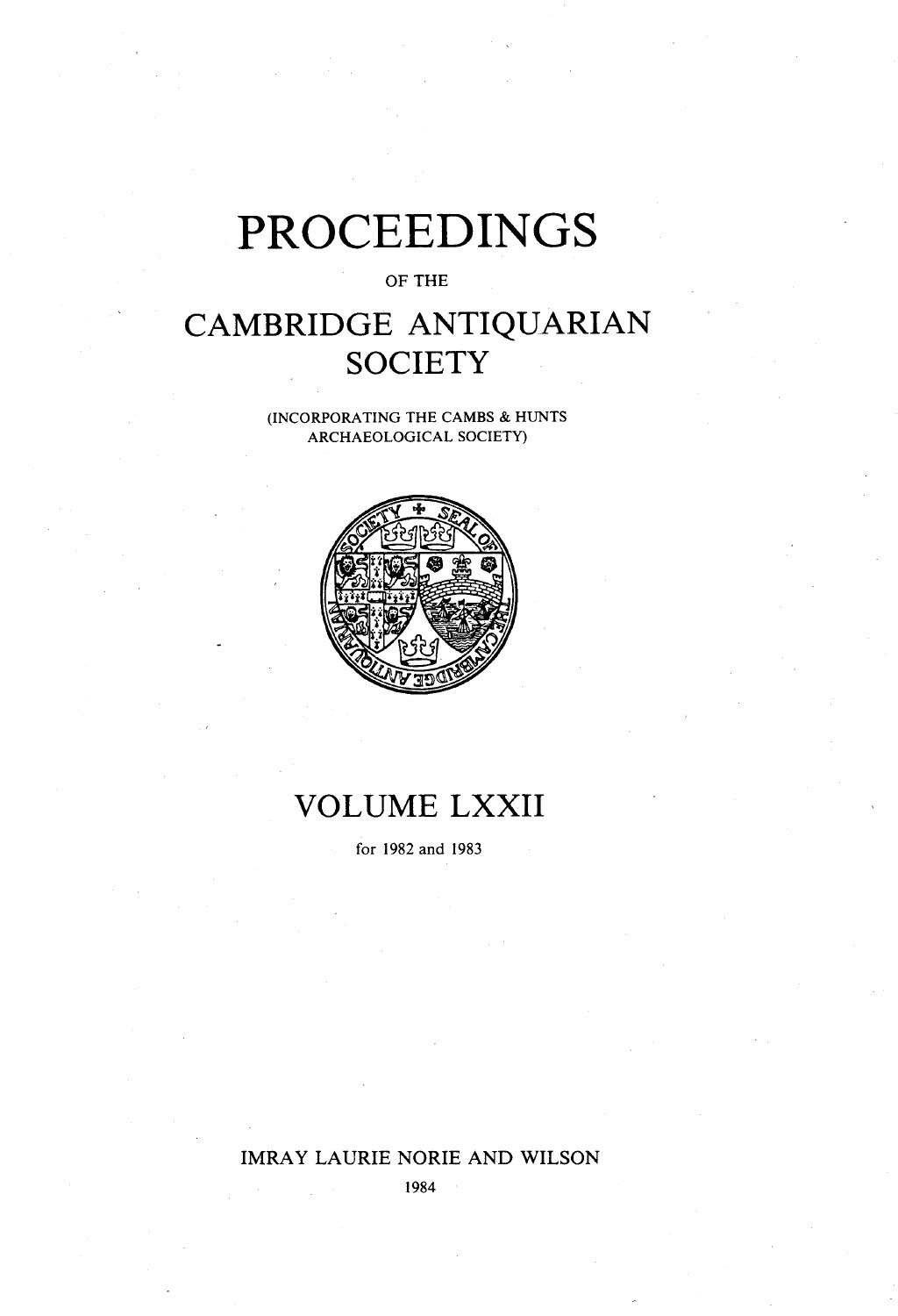Published for the Cambridge Antiquarian Society (incorporating the Cambs and Hunts Archaeological Society) by Imray, Laurie Norie and Wilson Ltd, Wych House, **Saint Ives, Huntingdon** 

ISSN.0309-3606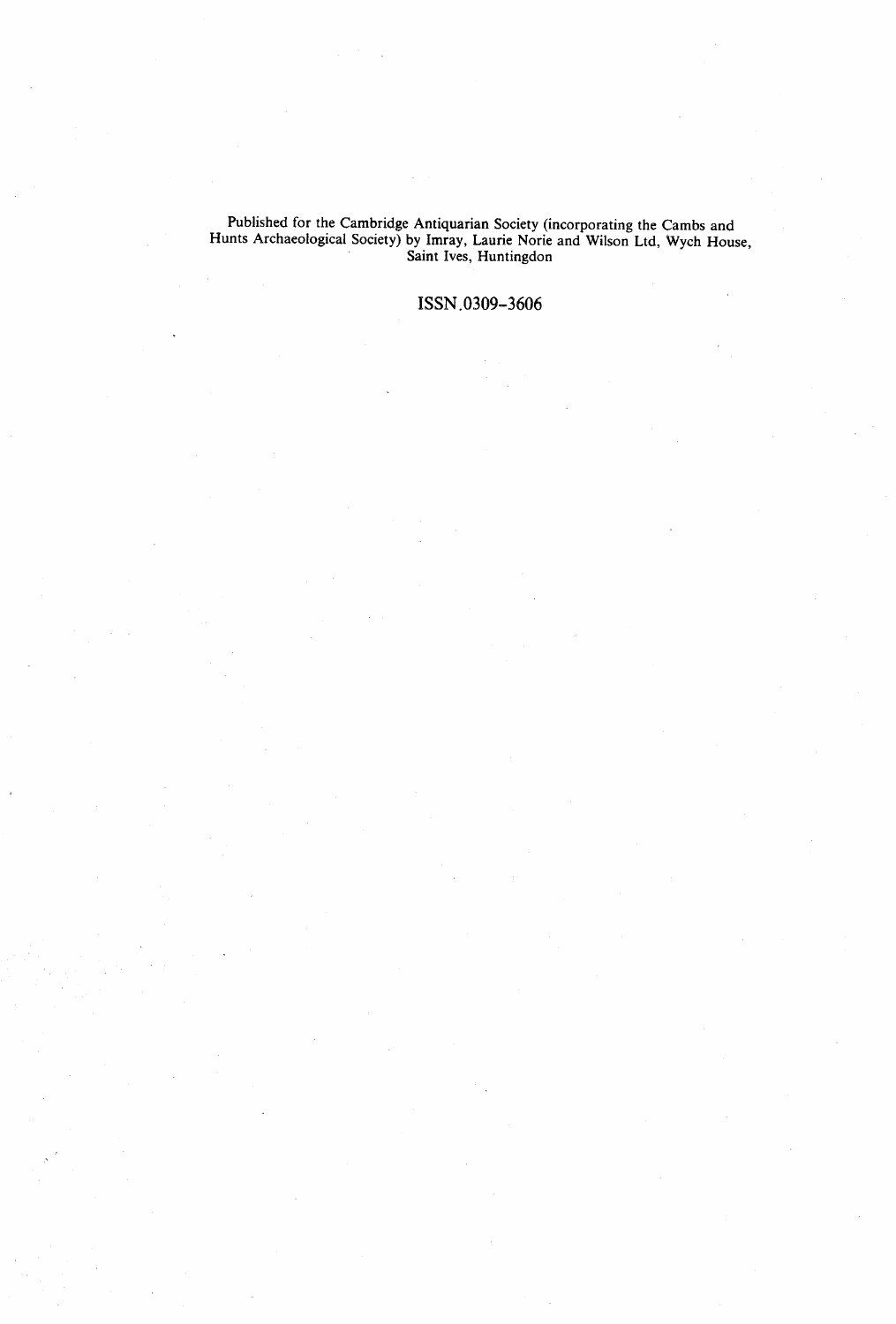## PROCEEDINGS OF THE CAMBRIDGE ANTIQUARIAN SOCIETY

(INCORPORATING THE CAMBS & HUNTS ARCHAEOLOGICAL SOCIETY)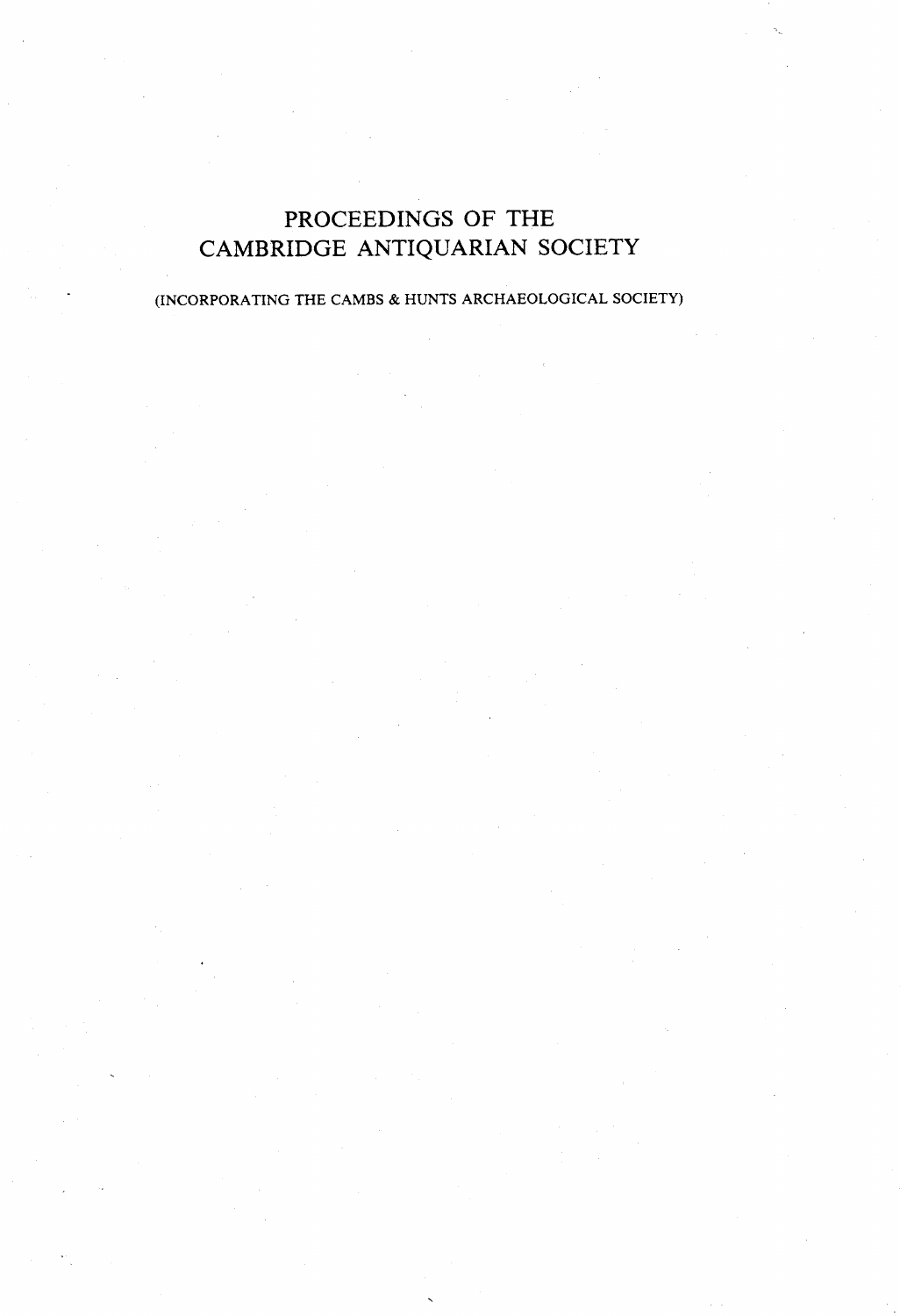$\label{eq:2} \frac{1}{\sqrt{2}}\left(\frac{1}{\sqrt{2}}\right)^{2} \frac{d\theta}{\sqrt{2}}\,.$  $\label{eq:2} \mathcal{L} = \frac{1}{2} \sum_{i=1}^n \frac{1}{2} \sum_{j=1}^n \frac{1}{2} \sum_{j=1}^n \frac{1}{2} \sum_{j=1}^n \frac{1}{2} \sum_{j=1}^n \frac{1}{2} \sum_{j=1}^n \frac{1}{2} \sum_{j=1}^n \frac{1}{2} \sum_{j=1}^n \frac{1}{2} \sum_{j=1}^n \frac{1}{2} \sum_{j=1}^n \frac{1}{2} \sum_{j=1}^n \frac{1}{2} \sum_{j=1}^n \frac{1}{2} \sum_{j=1}$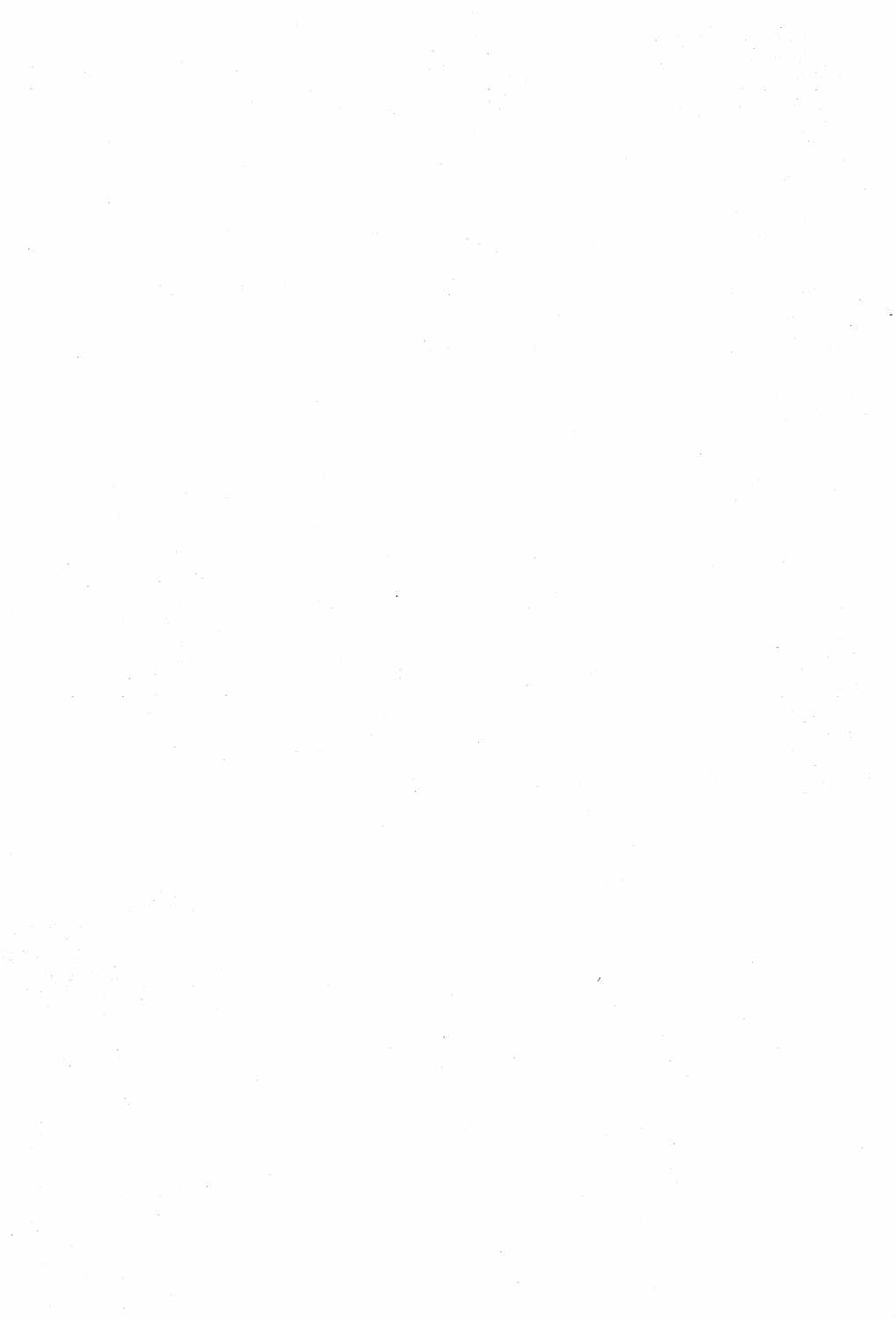#### THE PROCEEDINGS

The Editor welcomes the submission of articles on the history and archaeology of the County for publication in the *Proceedings, but* in order to avoid disappointment potential contributors are advised to write to the Editor, to enquire whether the subject is likely to be of interest to the Society, before submitting a final text. The Editor, if necessary with the advice of the editorial committee, reserves the right to refuse to publish any papers even when an earlier approval of the subject has been given. Authors are reminded that the cost of printing is high and that, all other things being equal, a short and succint paper is more likely to be published than a long one. It would also assist the Editor if contributors who know of possible sources for subventions towards the cost of printing their paper would inform the Editor of this when submitting their manuscript.

3. The copyright of both text and illustrations will normally remain with the author, and where relevant the photographer and draughtsman, but to simplify future administration contributors are invited to assign their copyright on a form that will be supplied by the Editor.

#### BACK NUMBERS OF THE PROCEEDINGS

Members might like to know that a considerable stock of back numbers of the *Proceedings can be*  obtained from the publishers, Imray Laurie None and Wilson, and that the Honorary Librarian has copies of many publications in the Quarto and Octavo series for sale.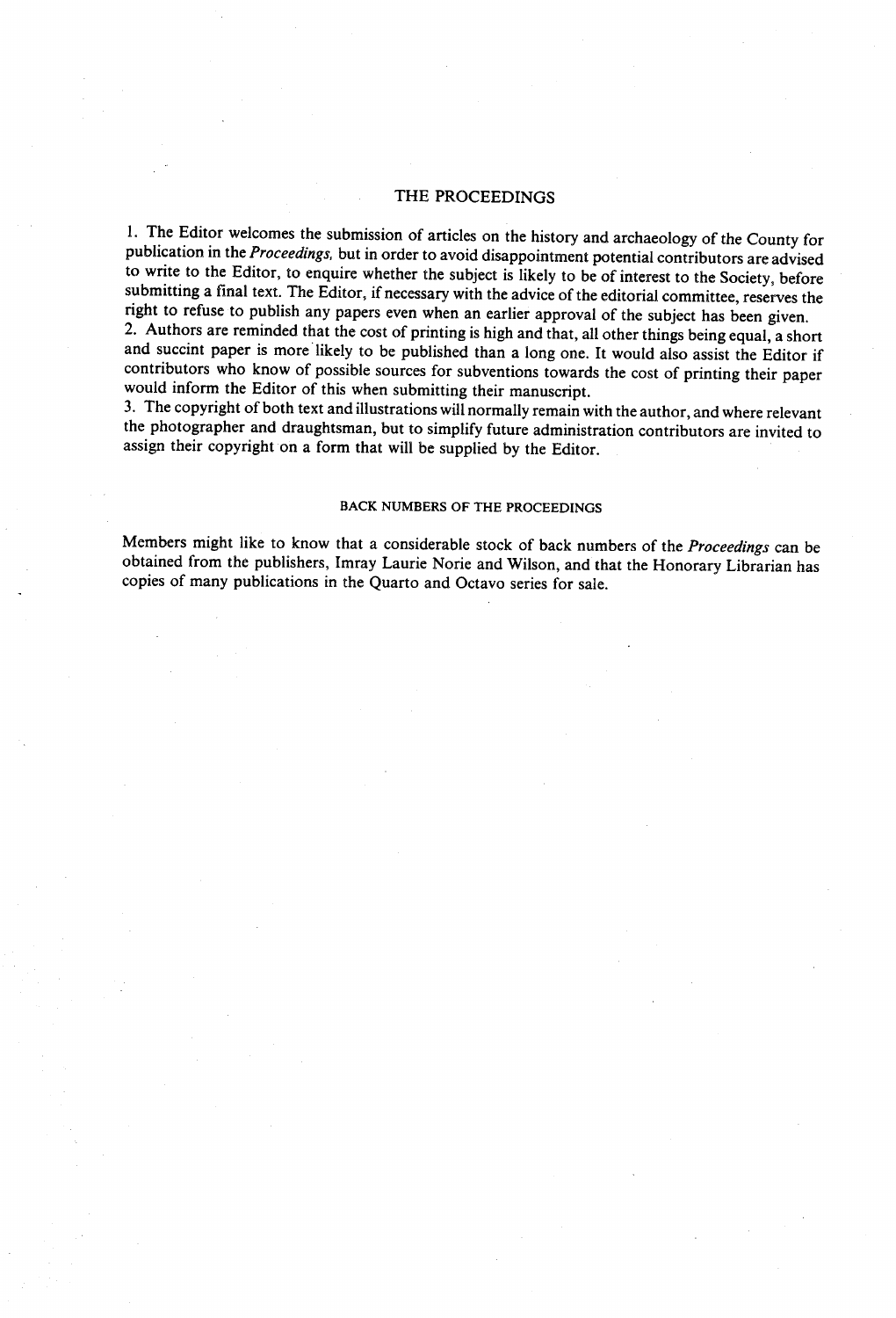| CONTENTS |
|----------|
|          |

|                                                                                                                                              | page |
|----------------------------------------------------------------------------------------------------------------------------------------------|------|
| Officers and Council of the Society 1981-82, and 1982-83                                                                                     |      |
| A Handlist of the Publications of W. M. Palmer, M.D., F.S.A., Part 2<br>J. D. PICKLES                                                        | 1    |
| Three Middle Bronze Age Finds from Bainton, North Cambridgeshire<br><b>GAVIN SIMPSON</b>                                                     | 6    |
| An Anglo-Saxon Brooch from the Cambridgeshire Fens<br>M. D. Howe                                                                             | 10   |
| The Development and Topography of Saxon Cambridge<br><b>JEREMY HASLAM</b>                                                                    | 13   |
| Churches Out of Use in Cambridgeshire<br><b>ALISON TAYLOR</b>                                                                                | 30   |
| 1 Gazetteer                                                                                                                                  | 34   |
| 2 Excavation at the Site of St Benet's Church, Huntingdon, 1980                                                                              | 39   |
| 3 Excavations at St John's Church, Duxford<br><b>FAYE and ROBERT POWELL</b>                                                                  | 44   |
| The Moated Site at Hardwick, West Cambridgeshire<br><b>COLIN HASELGROVE</b>                                                                  | 48   |
| Swavesey, Cambridgeshire: a Fortified Medieval Planned Market Town<br>J. R. RAVENSDALE                                                       | 55   |
| Ryder's Farm, Swavesey: a Late Thirteenth-Century Timber-Framed Aisled Hall<br>E. M. DAVIS                                                   | 59   |
| Stone at Cambridge Castle: an Early Use of Collyweston Stone Slate<br>H. B. SHARP                                                            | 62   |
| The Repair and Dendrochonological Dating of a Medieval Granary<br>from Tadlow, Cambridgeshire<br>GRAHAM BLACK, BOB LAXTON, and GAVIN SIMPSON | 79   |
| A Survey of Dry Drayton Park, Cambridgeshire<br>CAMBRIDGE ARCHAEOLOGY FIELD GROUP                                                            | 88   |
| An Ancient Christian Word-square at Great Gidding<br>DAVID SHERLOCK                                                                          | 90   |
| The Puritan Revolution and the 'Beauty of Holiness' at Cambridge:<br>the case of John Cosin<br>†JOHN G. HOFFMAN                              | 94   |
| A Failure at Cambridge: Cavendish College, 1877-1892<br>PETER SEARBY                                                                         | 106  |

*Index* 121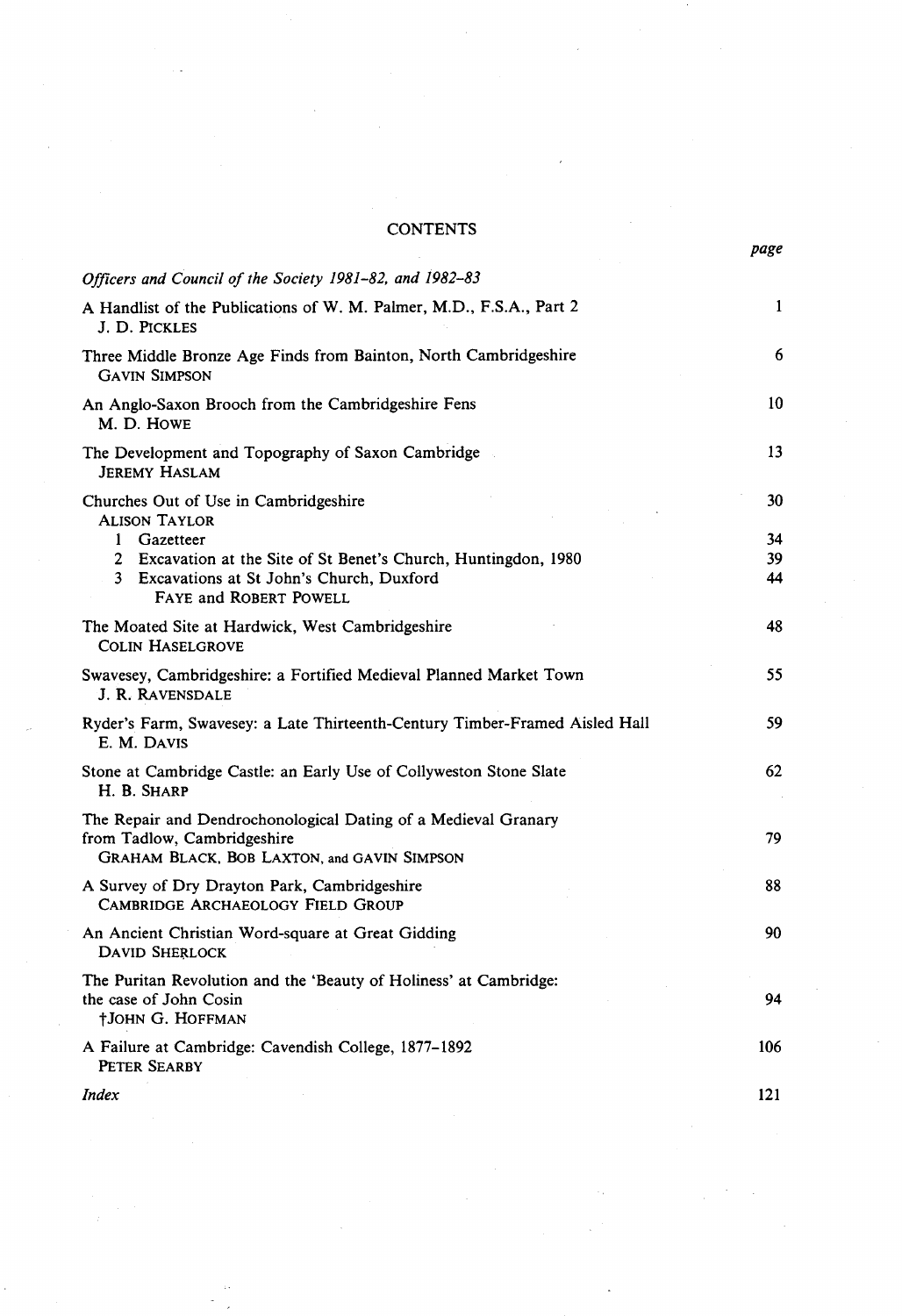#### THE MOATED SITE AT HARDWICK, WEST CAMBRIDGESHIRE

#### COLIN HASELGROVE

In July 1974, a small-scale trial excavation of the presumed medieval moated site at the south end of Hardwick Village was undertaken by the author at the request of the Cambridgeshire Archaeological Committee. The results of this investigation and the threat of continued deep ploughing led to further excavations in January and February *1975* which were directed by L.M. Groube on behalf of the Department of the Environment'. As the results of the latter investigation were at variance with those obtained by the author, an attempt is made here to resolve the contradictions by the separate publication of the results of the trial excavation' as part of a general reassessment of the status of the earthworks.

#### *The Earthworks and the Moated Site*

The parish of Hardwick is situated on the so-called 'strong loams' to the west of Cambridge. Most of the parish is above *50* m O.D. the ground rising from Bourne brook, which forms its southern boundary, to its northern boundary, a ridgeway which is now the Cambridge-St. Neots road. A further early trackway crosses the parish from east to west, half a kilometer south of the village green.

On the east side of the modern road leading south from the village to Toft there is a small area of earthworks, which only receives passing mention in the Royal Commission survey, where they are described as old closes'. The earthworks, which are typical of those resulting from village contraction, were subsequently surveyed by C.C. Taylor, whose account these notes follow<sup>4</sup>. The earthworks are described in turn from south to north (Figure 1).

At the south end of the site is part of a presumed rectangular close, bounded by a shallow ditch on the north and east, and a low scarp to the west. Some slight features within it may be modern, and it is possibly the site of a house and garden<sup>5</sup>. Immediately to the north is another small rectangular close bounded by shallow ditches with traces of possible internal divisions. There is also a low mound and two shallow depressions. This close was the south part of a paddock called Little Hall Close', and again is presumably the site of a house and garden.

The next close has a more complex pattern. It is again bounded by a shallow ditch, on the south and the west, and there are a number of internal features which are likely to be relatively recent. The north side, which in 1836 formed the boundary between Little Hall Close and Hurley's Close, is a low scarp which runs across the northern half ofthe presumed moated site (TL 372583) in the north-west corner of Little Hall Close. In 1972, it consisted of U-shaped water-filled ditch 4-6 m wide and up to *1.75* m deep. Its backfilling in 1974 occasioned the trial excavation described below. From the north-east corner a ditch, which is perhaps later, extends east. The interior of the moated site was flat and featureless and raised 0.25 m above the adjacent ground surface. To the north of the moat was a further rectangular area which extended east into the adjacent ridge-and-furrow. This ridge-and-furrow is divided into at least three blocks by shallow ditches or scarps, the southermost of which was called Pea Close in 1836, the remaining areas being partly in Great Hall Close and partly in Hurley's Close. The Enclosure Map makes it clear that this ridge-and-furrow and the closes were 'old enclosures' and not part of the common fields.

#### *The 1974 Trial Excavation*

At the time the surviving section of the moat ditch was back filled as a preliminary to deep ploughing over the enclosed area, the Hardwick site was thought never to have been subjected to modern agricultural methods. The Cambridgeshire Archaeological Committee therefore decided to undertake some investigations with a view to confirming that the visible remains were those of a normal rectangular moated site, the northern portion of which had been destroyed , possibly when the area was divided into two closes separated by the scarp which bounded the north side of the surviving moat and extended to the road. As a resistivity survey undertaken by Dr D.H. Trump with the help of extra-mural students seemed to indicate the probability of surviving structural remains, the author was requested by Dr J.A. Alexander to undertake a trial excavation in an attempt to confirm the status of the monument, and to assess the condition of the archaeological deposits. A trench 15 m long was therefore laid out to intersect the presumed line of the moat ditch on the western side of the site, at a point where bulldozer activity had brought a considerable quantity of stones to the surface over an area of over  $50 \text{ m}^2$  in the process of backfilling the southern portion of the moat (Fig. 1); in this way it was hoped to demonstrate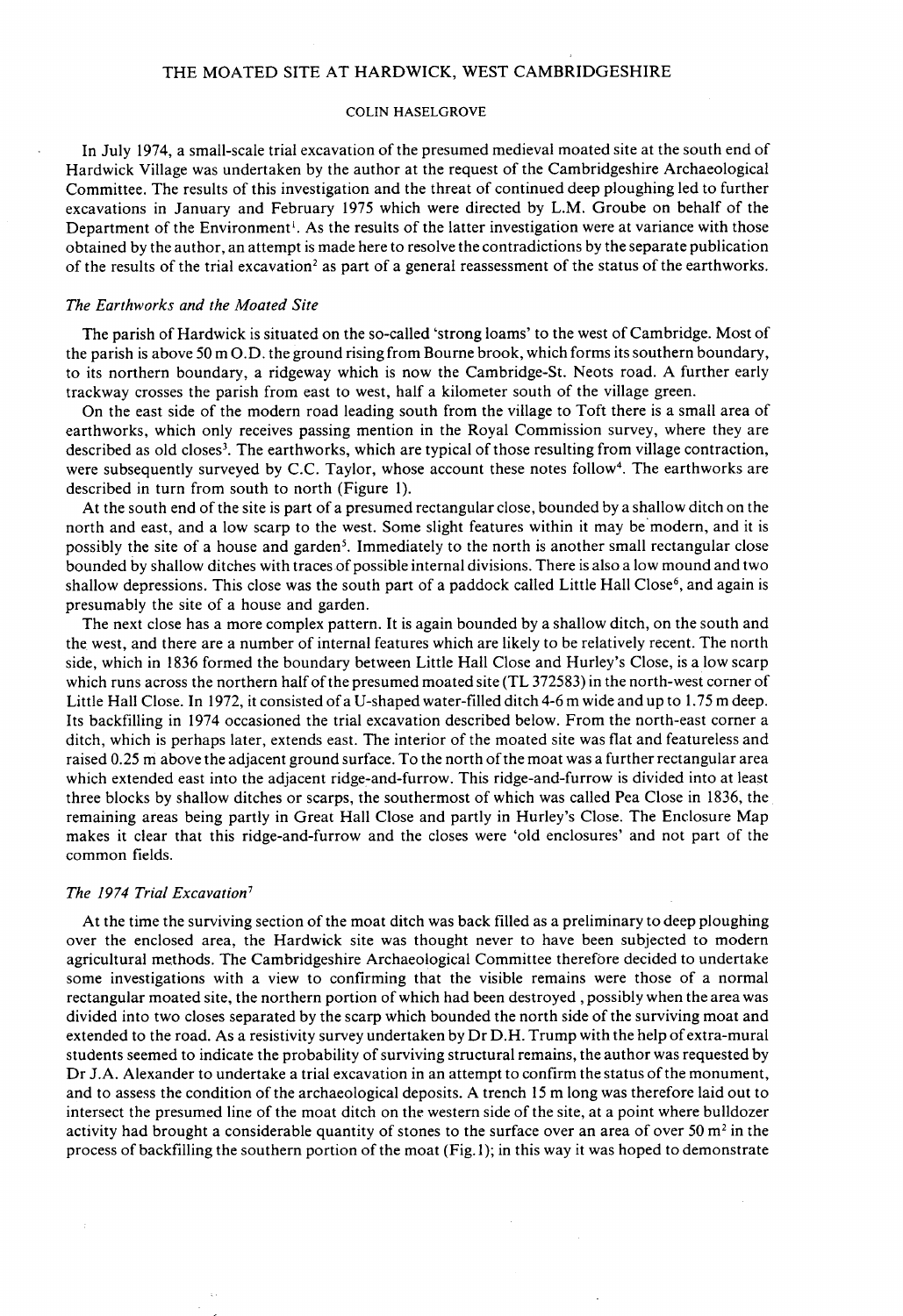the former existence of a section of moat ditch north of the boundary of Hurley's Close as well as recovering a sample of occupation material from the interior.

In the event, results of considerable promise were obtained, although in view of the small scale of the excavation they were not without ambiguities. The area of disturbed stones extended over all of the trench excepting 4 m. at the western end. (Fig.2: Section Layer 2).

It was clear that they had already been disturbed at least once before, apparently by ploughing.<sup>8</sup> Wear on several stones and their disposition suggested that they were all that remained of a cobbled surface. Associated with them, in addition to modern material, was an organic rich deposit and quantities of shelly medieval pottery fabrics and animal bone. Immediately underlying the stones was a uniform deposit of apparently redeposited natural boulder clay 3, 0.2 - 0.3 m thick, which contained shelly wares and animal bone. Cut through this layer were a number of features, but owing to the disturbed nature of the stone deposit, it was difficult to ascertain from what level they were cut. The absence of contamination in the two post holes 7 and 9 (Fig. 2: Plan) would suggest that they pre-date or were associated with the laying of the cobbled surface. To the west of these postholes, the remainder of the trench contained a disturbed brown clay deposit with post-medieval pottery, layer *5;* this was cut by a shallow gully 8 containing an eighteenth century clay pipe bowl. This clay deposit was interpreted as post-medieval infill of the northern section of the moat ditch, and as time was limited, a decision was made to concentrate on the homestead interior. The removal of the re-deposited natural clay 3, interpreted as a platform constructed from the upcast generated by the digging of the ditch, revealed a number of probable features, including pits and gullies. One of the gullies, 12, appeared to be a beamslot, while the other, 11, was apparently a foundation trench, possibly for a substantial building. None of the features contained pottery.

To complete the excavation, a section was cut into the edge of the presumed ditch fill, and down into the natural clay, but if the ditch did indeed exist at this point, its side had only a very slight incline. A gully 19, containing post-medieval pottery and running diagonally across the trench, appeared to be sealed by the supposed ditch fill. No further work on the site was possible.

Thus, although a northern extension of the ditch was not confirmed at this point, there seemed no reason to doubt the existence of a relatively early medieval occupation site, and the author was invited to carry out a full-scale excavation. Other commitments, however, rendered this impossible. Responsibility for investigations was therefore resumed by the Cambridgeshire Archaeology Committee, under whose aegis the excavations early in *1975* were carried out.

#### *The Medieval Finds. <sup>9</sup>*

The collection of medieval pottery fabrics, some hundred sherds in all, was briefly examined by John Hurst. The bulk of the material was shell-tempered ware, apparently of thirteenth-century date, although some of the simpler rim forms were more appropriate to the twelfth century. This fabric is common in the region in the medieval period; the Hardwick finds are paralleled by material from other recently excavated sites in the County such as Ellington.<sup>10</sup> There were also sherds of East Anglian red ware with painted decoration, and a few of a medium grey sandy ware, both of which date to the later thirteenth and fourteenth centuries. Hurst remarked on the comparative scarcity of the sandy ware and felt as a result that the Hardwick group might well be nearly all twelfth to thirteenth century. Certainly the proportions of shelly and sandy wares at Hardwick were the reverse of those from the site at Fowlmere, where activity continued into the fourteenth century.<sup>11</sup>

The only stratified artefact, other than sherds of pottery, was an annular ceramic loomweight. Unstratified finds included iron knives, nails, a buckle and a horseshoe, all of which may be paralleled at Ellington, and some of which are likely to have been medieval. The animal bones identified were those of horse, ox, sheep/goat and pig; only ox and sheep/goat, however, were recovered from the stratified deposits, along with oyster shells. It is interesting to compare this result with an extent of 1251 for the Manor of Hardwick. Then, the demesne stock which could be kept, comprised 4 cows, a bull, 26 sheep and a ram, but no pigs, unless they were fed in the courtyard. 12

#### *Discussion of the results of the 1975 Excavation*

The results obtained in the 1974 Trial excavation were in complete harmony with the tradition of surrounding medieval halls with moats. This practice, presumably rooted primarily in considerations of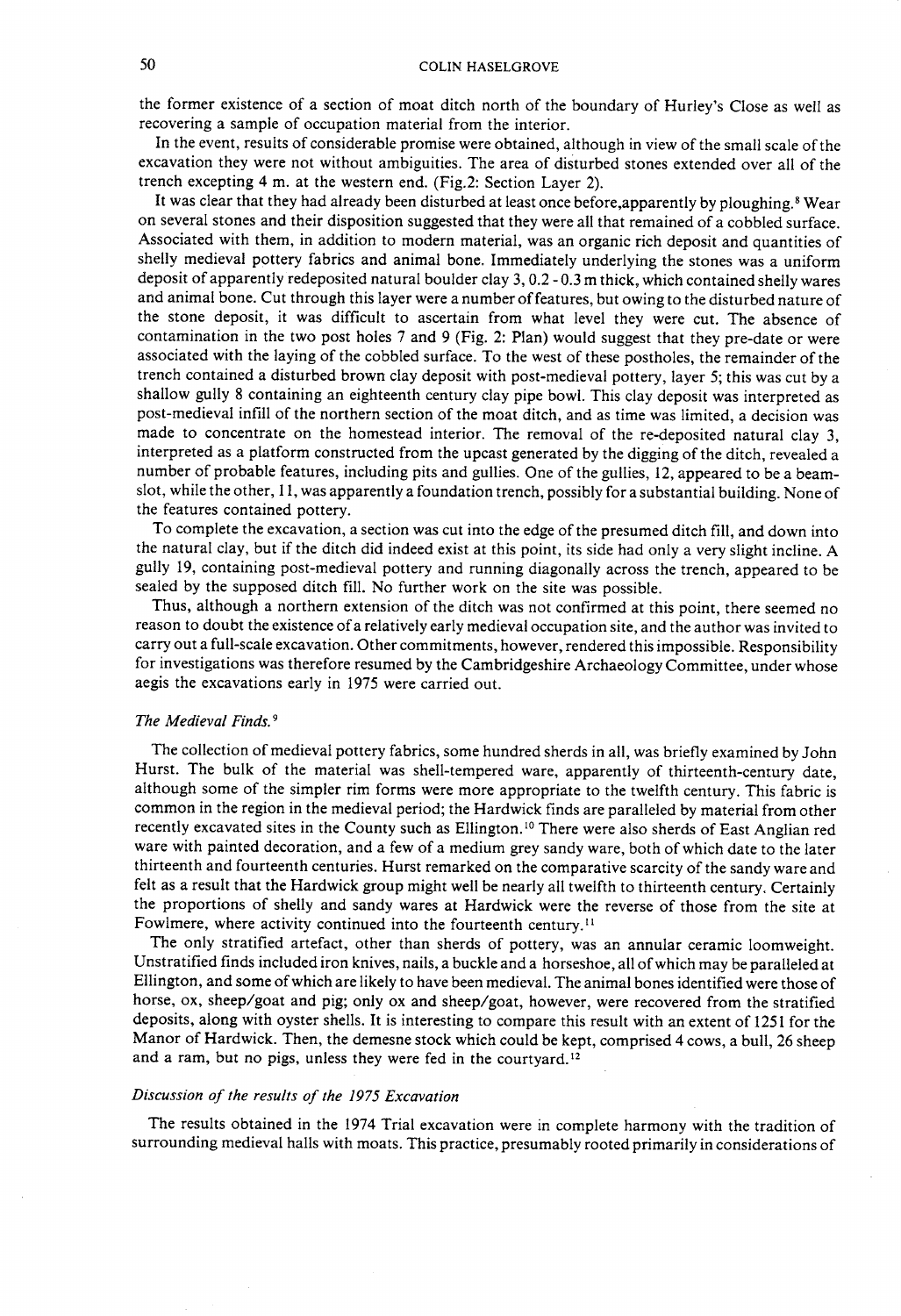status, was well-established in East Anglia in the thirteenth and fourteenth centuries, and the interpretation of the Hardwick site as belonging to this class would not call for futher discussion, were it not for Groube's claim, on the basis of his excavations, of a nineteenth century date for the construction of the ditch. <sup>13</sup>

However, if the identification of the Hardwick earthworks as a moated site is to be sustained on the basis of such a limited sample as was given by the trial trench, then the following criteria must be met. First, any independent archaeological or historical evidence must be consonant with the hypothesis. Secondly, observations which led Groube to conclude that the moat was nineteenth century must be explained in some other way.

In its general context, as an element of a series of earthworks which are typical of those generated by village shrinkage, the Hardwick 'moat' clearly meets the first of these criteria. Equally, while the historical sources for the parish are too generalised to establish the medieval owners of the moated site they do confirm the existence in the parish of landowners of sufficient standing to have invested in a moated enclosure, notably the Abbots and Bishops of Ely.

The very placenames 'Great Hall Close' and 'Little Hall Close', are suggestive of a manorial site. Moreover, in comparison with the long-closes or tofts behind the two houses to the south, the close behind the site of the moat is apparently on a rather larger scale. The elevation of the interior surface of the moat is another detail which seems to fit the basic model.

Groube's rejection of a medieval date for the feature rests on four points. The absence of structures or of more than a few sherds of medieval pottery may be a function of the particular portion of the moat interior which Groube excavated. Indeed the appalling conditions in which he had to work will have made the recognition of clay filled features cut into the clay platform difficult, if not well-nigh impossible. As Groube did not excavate into the clay which he encountered immediately below the turf, his results cannot be held to have any bearing on the question of whether there were earlier features sealed beneath the artificial clay platform on this part of the site, nor indeed whether the clay was redeposited to form a platform. A second point, the absence of any indication of the moat on the Enclosure Map of 1836 would, if upheld, call into serious question the medieval date of half the moated sites in West Cambridgeshire. 14 In any case, the U-shaped ditch was in existence by 1834, and it is rather the abandonment of the site and the destruction of any northern sector of the ditch by this date, which seem to be established by the first edition of the One Inch Ordnance Survey Map. Similarly, the discovery of a field-drain containing early ninteenth-century material running through the interior of the site on an East-West alignment must be discarded as a pertinent argument, when it is realised that the field drain intersects the line of the moat ditches just *north of* the point to which they appear to have been back-filled before this date. In this context, the field drain makes perfect sense, as having been inserted just inside the southern boundary of Hurley's Close, at the time of, or more likely some while after, the reorganisation of the close boundaries took place.

Groube's final point, the presence of a ramp of 'paving' stones, containing some small scraps of Transfer-printed pottery, leading up from the base of the ditch, is no more conclusive of a nineteenth century date for the U-shaped ditch. Groube was puzzled by the fact that the 'paving' stones were placed directly on a "natural looking" boulder-clay, and there was no sign of any humus or soil development beneath the stones, such as would have been expected had a ramp been constructed into a ditch which had stood open for centuries. However, it would appear that this observation might be explained in at least two other ways in view of the very great difficulty in distinguishing between redeposited and *in situ*  boulder clay strata in the absence of clear disconformities between the overlying deposit and the natural sub-soil. A possibility which appears not to have been tested by Groube is that the boulder clay in which the 'paving' stones were set, was deliberately laid to form the body of the ramp structure. Alternatively, it is possible that the ramp was constructed soon after the destruction of the northern section of the ditch, being laid directly on its clean clay fill. Further to the north, the layer which was taken to represent the fill of the ditch, was a clean natural-coloured clay, admittedly with some 'post-medieval' pottery in the top few centimetres. The 'ramp' was clearly constructed with a view to utilizing the water source to which it led down; indeed, the retention of a portion of the moat rather than its backfilling in entirety, is surely indicative of some such underlying rationale. It should also be noted that in admixture with later nineteenth century material, Groube recovered a significant quantity of medieval pottery which was not further discussed.

It is thus clear that Groube's objections, while collectively impressive, are based on observations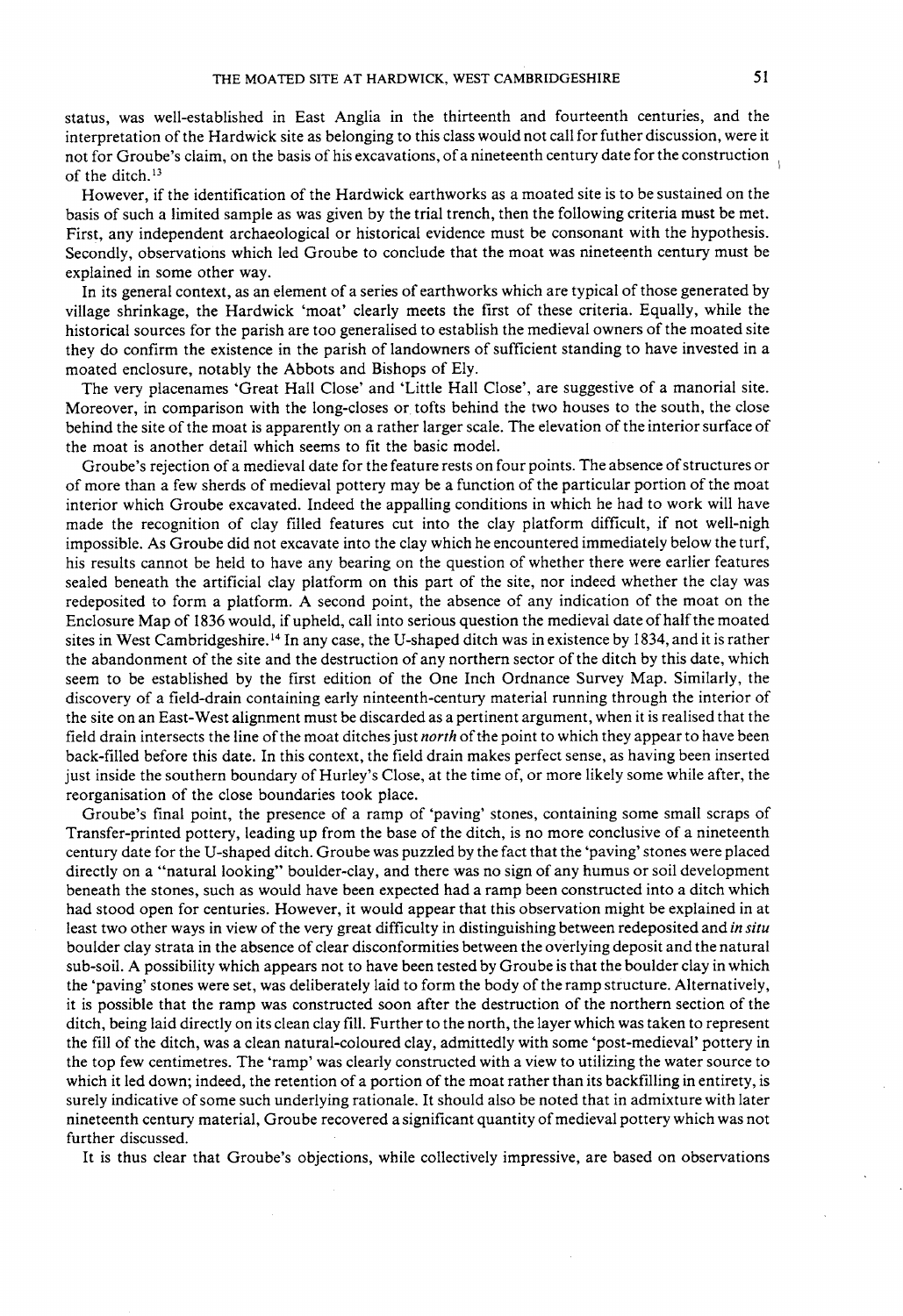

Fig. 2. South section of trench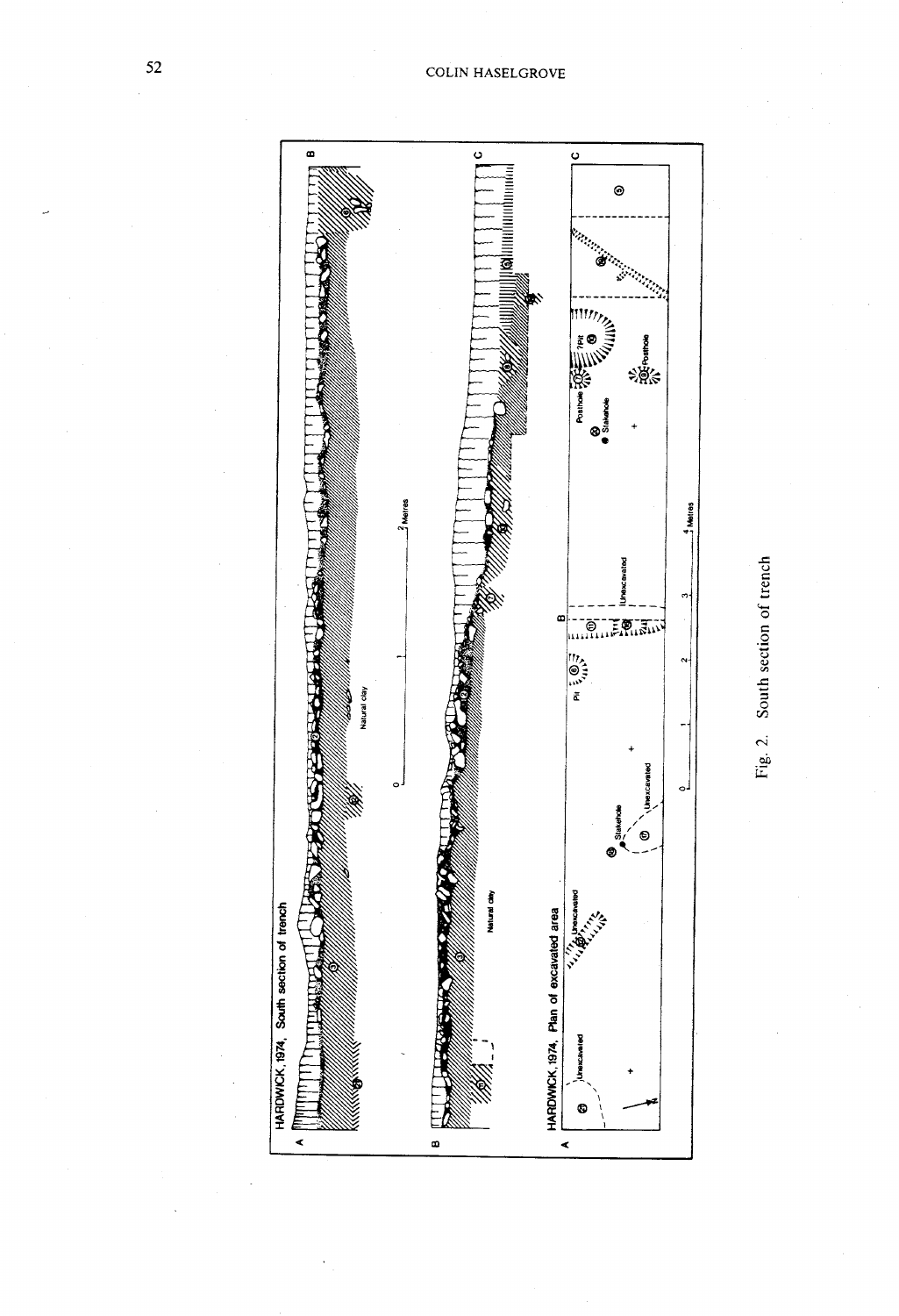which are individually susceptible to alternative explanations, and which would themselves be perfectly consistent with the interpretation of the Hardwick site as a medieval homestead moat. Moreover, when freed from the constraint of having by themselves to prove the medieval standing of the site, the results of the trial trench, meagre though they undoubtedly are, provide an adequate basis for a tentative reconstruction of the sequence of the site in accord with what is known from the documentary sources.

#### *Conclusion*

The origins of the Hardwick settlement and estate remain obscure. There seems no reason to doubt a model of scattered woodland clearance and settlement on the heavy claylands or 'strong loam' soils of West Cambridge for much of the second half of the first millennium AD, and it may be that the presence of placenames which show Danish influence such as nearby Bourn, Caxton or Toft, a feature which is rare elsewhere in the County, may point to intensified colonisation of the woodlands from the later ninth century.

Hardwick itself was certainly in existence by the late tenth century, as the Ely documents record the gift of a number of estates including Hardwick to the monastery by Brihnorth of Essex in about AD 991.<sup>15</sup> Confirmed in the possession of the Monastery by Edward the Confessor, both Domesday Book and the *Inquisitio Cornitatus Cantabrigiensis give* the assessment of Hardwick as 3 hides, 1 virgate and 12 acres in the late eleventh century. The Abbot's holding consisted of land for six ploughs, and woodland was noted only as sufficient for fencing. The *Inquisitio Eliensis* records 20 swine, and as there are references to an assart and woodward in neighbouring Toft in the thirteenth century, the extent of woodland in the area may still have been considerable.

The record of the late documentary sources would seem to be one of arable expansion and population growth up until the middle of the fourteenth century, although subsequently the population seems to have fallen. The emphasis on sheep and the absence of pig in the demesne stock in the mid thirteenth century could well be linked to a process of arable expansion and intensification, with at least seven fields or 'doles' referred to, as well as meadow, pasture and a wood. Establishment of three fields is not attested until the seventeenth century, and there is no record of the existence of a manor house at any period.

It has already been observed that the earthworks are typical of those resulting from village shrinkage. The absence of pottery recognisably later than the fourteenth century in date would seem to offer a terminus ante quem for the abandonment of the moated site, while the presence of little material likely to be much earlier than thirteenth century in date suggests that the occupation of the site was not of great duration. On the assumption that the green represents the original nucleus of the settlement, these earthworks would readily fit within the context of the expansion of the settlement southwards towards the Portway track. Such a pattern of growth, and its termination in the later fourteenth century, is sufficiently common to require no further discussion here.

The occupation of the 'old enclosure' within which the moated site is located is unlikely to have begun before the late twelfth century. At some stage the occupant decided to construct a moated enclosure with a slightly raised internal platform. A single sherd of East Anglian red ware with painted decoration from the platform makeup suggests that this event is unlikely to have been before the late thirteenth century at the earliest. There was no evidence for the construction of a hail building in the excavated area. The cobbled surface is, however, paralleled at various sites, including the extensively excavated moat at Ellington with its substantial rectangular structure. The evidence for the ditch in the excavated area was not conclusive and it may well be that the cobbles represent part of an entrance causeway midway along the western side of the moat, a suggestion which finds some support in the geophysical survey results. An alternative interpretation of the cobbled surface, on the basis of its containing a few pieces of what appeared to be building material, as having been laid down after the demolition of a substantial structure, partly built in stone, is for obvious reasons, less attractive. Whichever hypothesis is preferred, the absence of significant quantities of later fourteenth century pottery from the site tends to support the suggestion that the moat was already abandoned by then. At some time after their abandonment the boundaries of the closes were redefined with the creation of Hurley's Close. It does not appear to be until the seventeenth or eighteenth centuries that material was again being incorporated in the soil; the field drains were laid and the northern section of the moat ditch back filled.

The documentary sources offer us little guidance as to the likely owners or occupants of the moated enclosure or the close. Although it may represent a grange of the Abbey (subsequently Bishopric) of Ely,